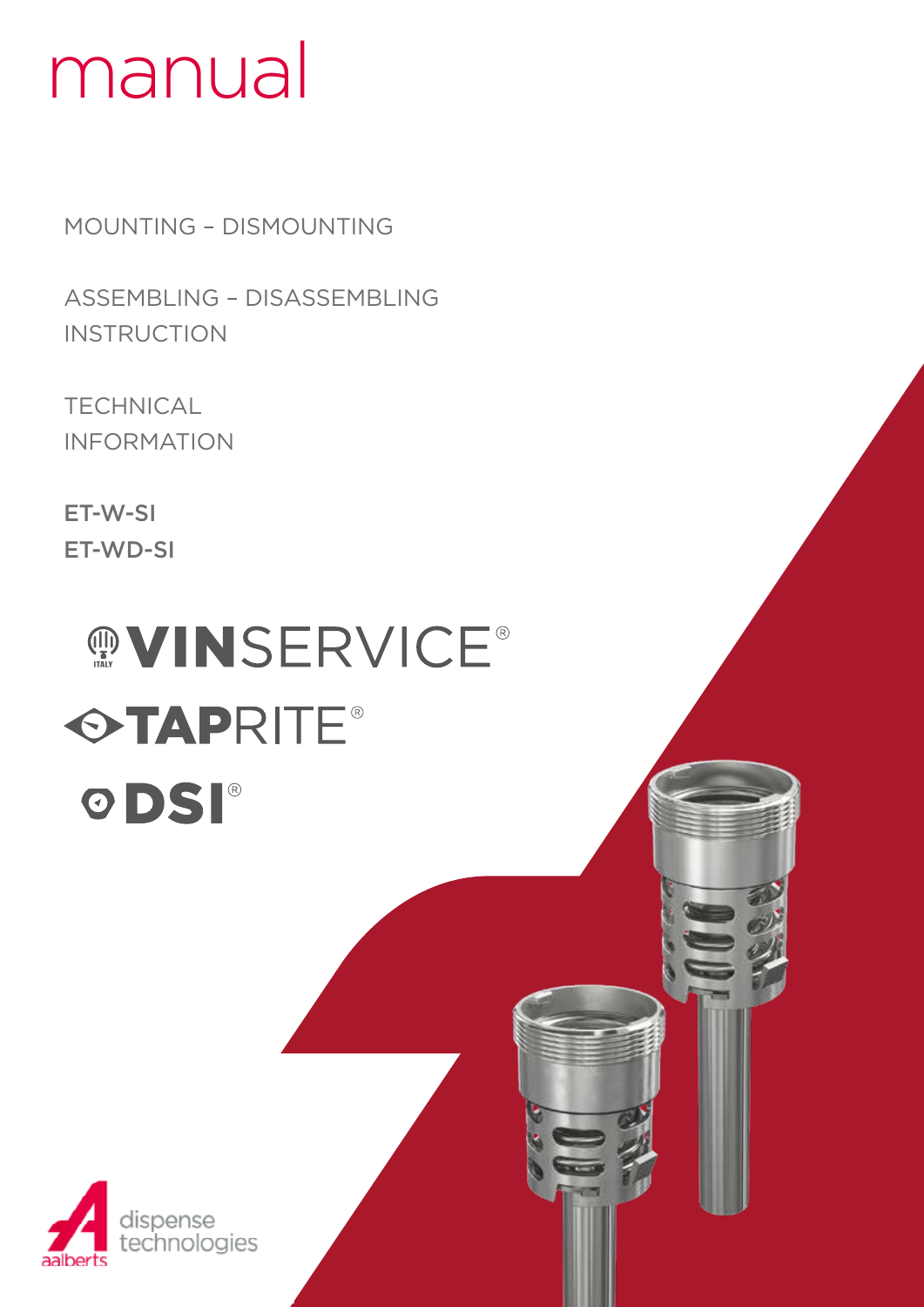## DSI SERVICE – TEAM

#### Sales Department DSI Hamm

Björn Hoffmann General Manager Phone: +49 (0) 23 85 772 114 E-Mail: bjoern.hoffmann@aalberts-dt.com

Katja Spanke Phone: +49 (0) 2385 772 215 E-Mail: katja.Spanke@aalberts-dt.com

Svetlana Gross Phone: +49 (0) 2385 772 217 E-Mail: svetlane.gross@aalberts-dt.com Aditi Babbar Phone: +49 (0) 23 85 772 212 E-Mail: aditi.babbar@aalberts-dt.com

Jelena Rzehak Phone: +49 (0) 2385 772 249 E-Mail: jelena.rzehak@aalberts-dt.com

#### Sales Department DSI International

OJA Olaf Jakob Germany, Austria, Switzerland Wortmannsweg 14 44149 Dortmund Germany Phone: +49 (0) 231 2250 740 Fax: +49 (0) 231 2250 741 E-Mail: o.j.a@t-online.de

Touch and Pour Systems Ltd Philip Holt Rufford House Darwin Drive Sherwood Energy Village New Ollerton Nottinghamshire NG22 9GW United Kingdom Phone: +44 (0) 1623 836814 Fax: +44 (0) 1623 239224 E-Mail: sales@tapsystems.co.uk

Keg Service Tadeusz Gonciarczyk Eastern Europe UL. Walowa 3 51-523 Wroclaw Poland Phone: +48 7134 66632 Mobil: +48 5051 54152 E-Mail: biuro@keg-service.pl

Bob Stead 8 Newbridge Industrial Estate Pitt Street Keighley. BD21 4PQ. United Kingdom Phone: +44 (0) 7928 453954 E-Mail: bob.stead@aalberts-dt.com

DSI Getränkearmaturen GmbH · Oberster Kamp 20 · 59069 Hamm · Germany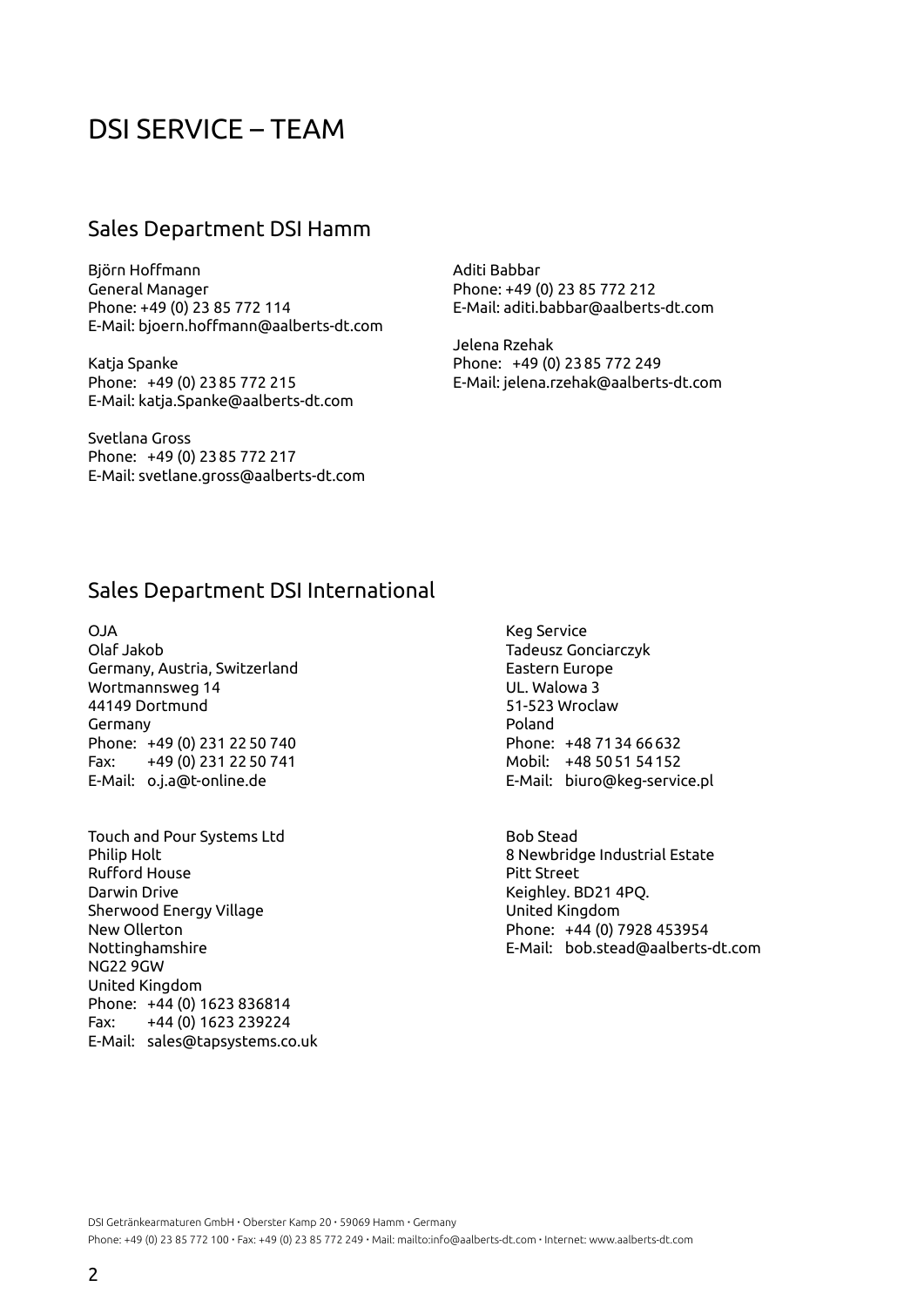

## SAFETY AND QUALITY

#### Health and safety

Incorrect assembly/installation may damage the keg spear and poses the risk that components may occasionally come off during initial pressurization and can cause harm to product and person.



#### Quality

Specialised sealing systems made of high-grade materials are in daily utilisation with all our types of extractor tubes. Due to continuous improvement of our technology we are able to equip all S-type and D-type systems with a five-year warranty.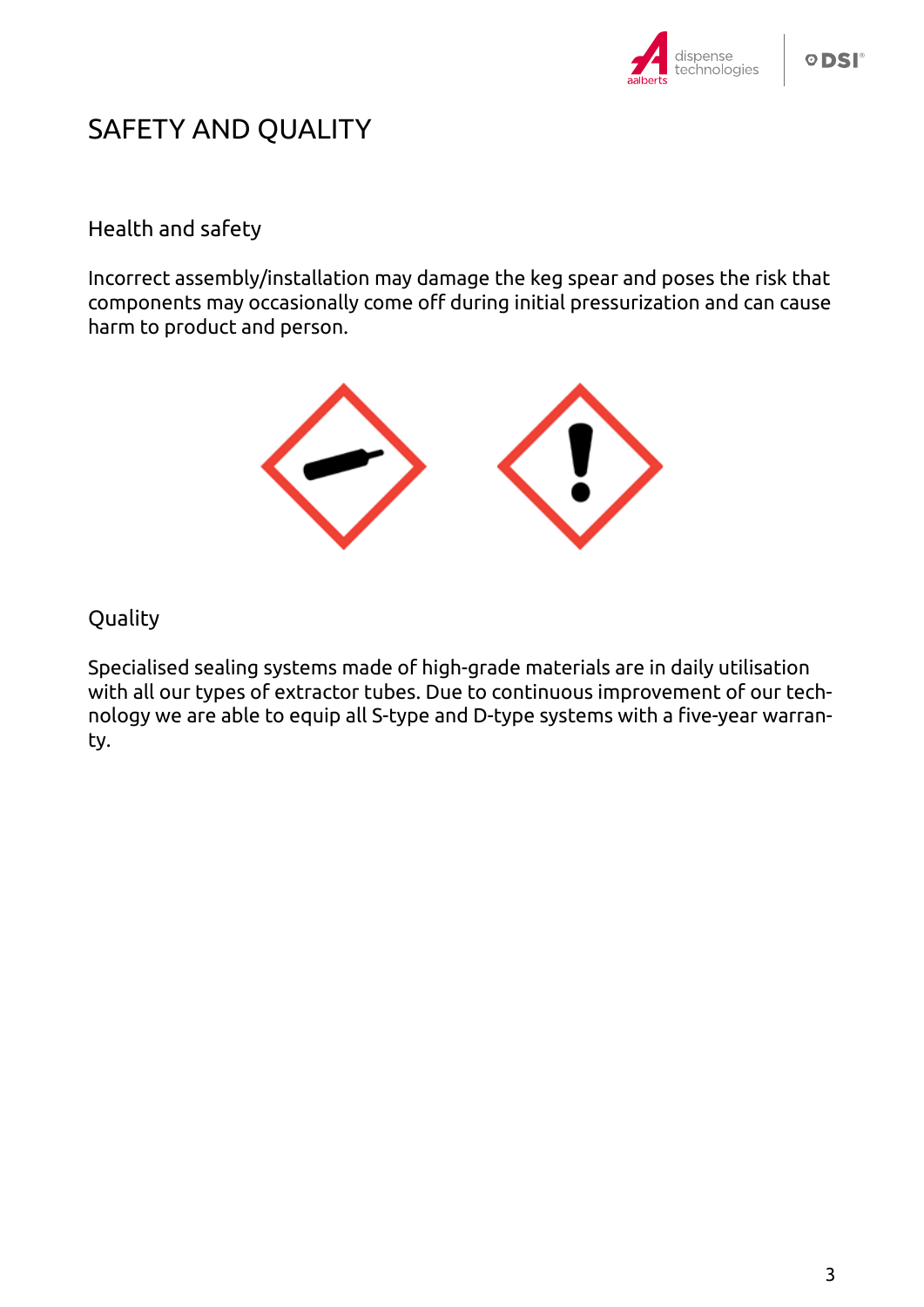## LIST OF CONTENTS

- 1. Mounting Instruction
- 2. Dismounting Instruction
- 3. Disassembling Instruction
- 4. Assembling Instruction
- 5. Tool List
- 6. Technical Information
- 7. Connections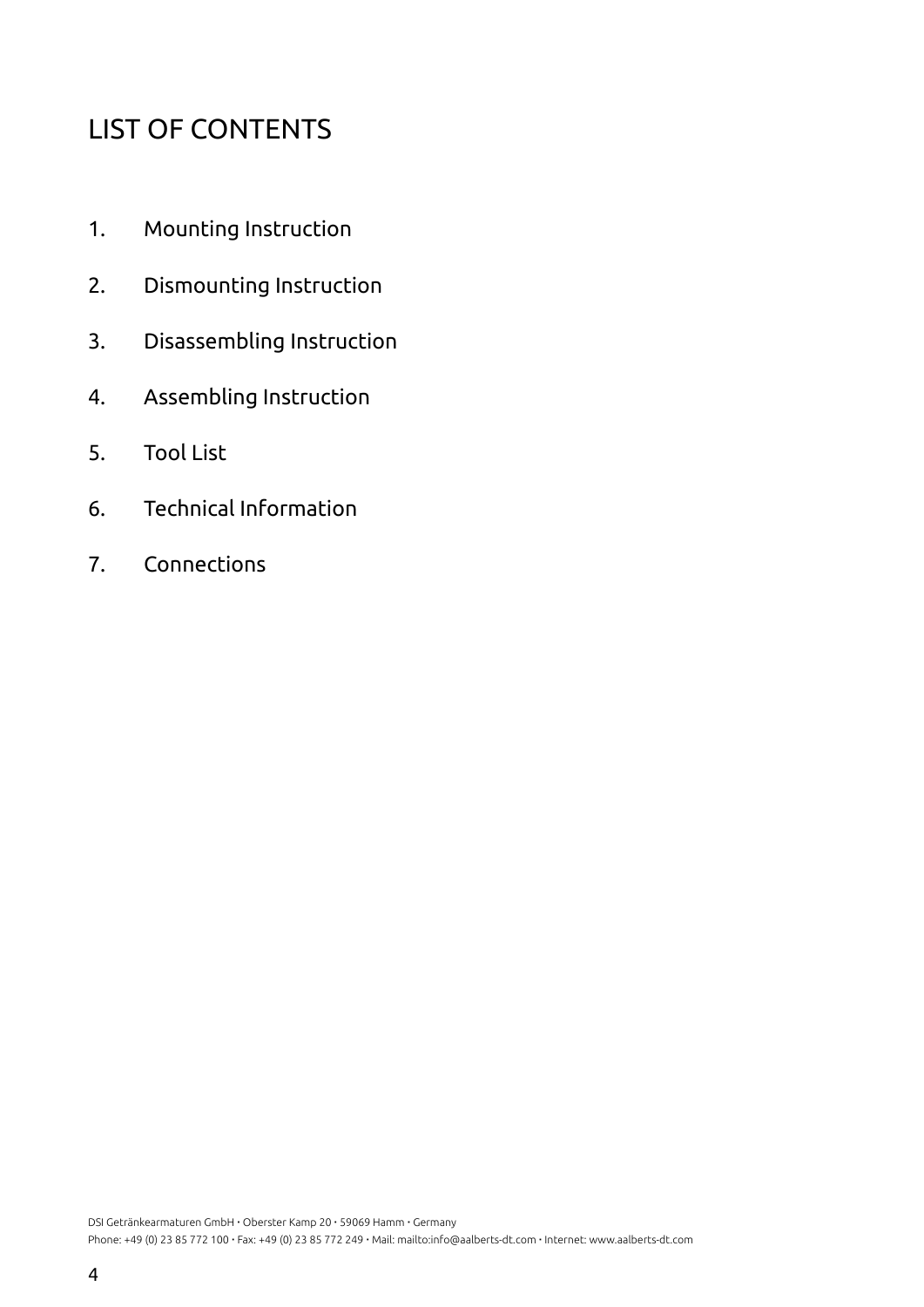

EXTRACTOR TUBE ET-W-SI / ET-WD-SI

## 1. Mounting Instruction

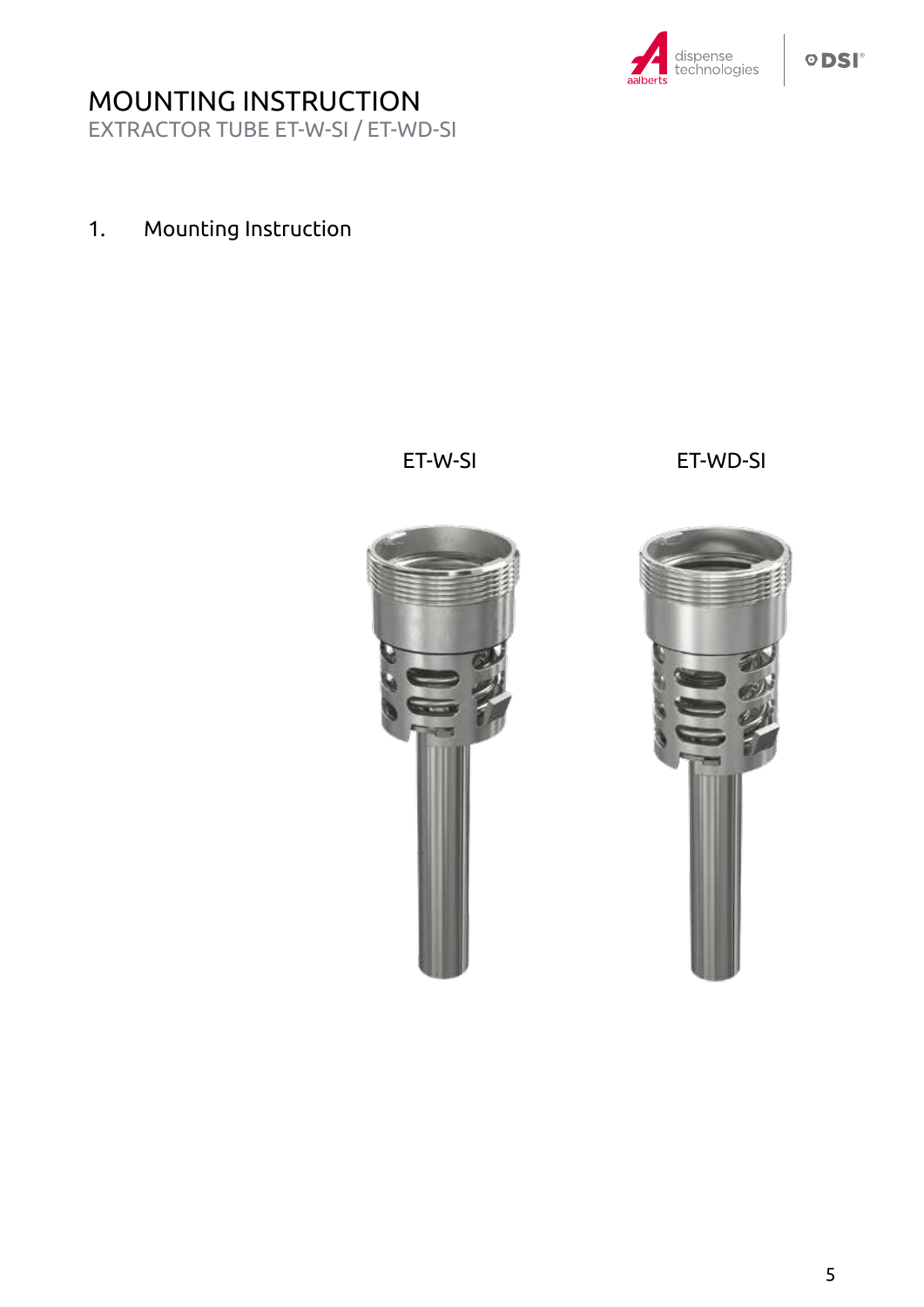EXTRACTOR TUBE ET-W-SI / ET-WD-SI

#### Fig. 01



1. Moisten the extractor tube with water.

Fig. 02



2. Check the keg neck is clean. Clean the keg neck from any contaminations.

Fig. 03



3. Check the sealing ring is not damaged and is posi- tioned correctly.

DSI Getränkearmaturen GmbH · Oberster Kamp 20 · 59069 Hamm · Germany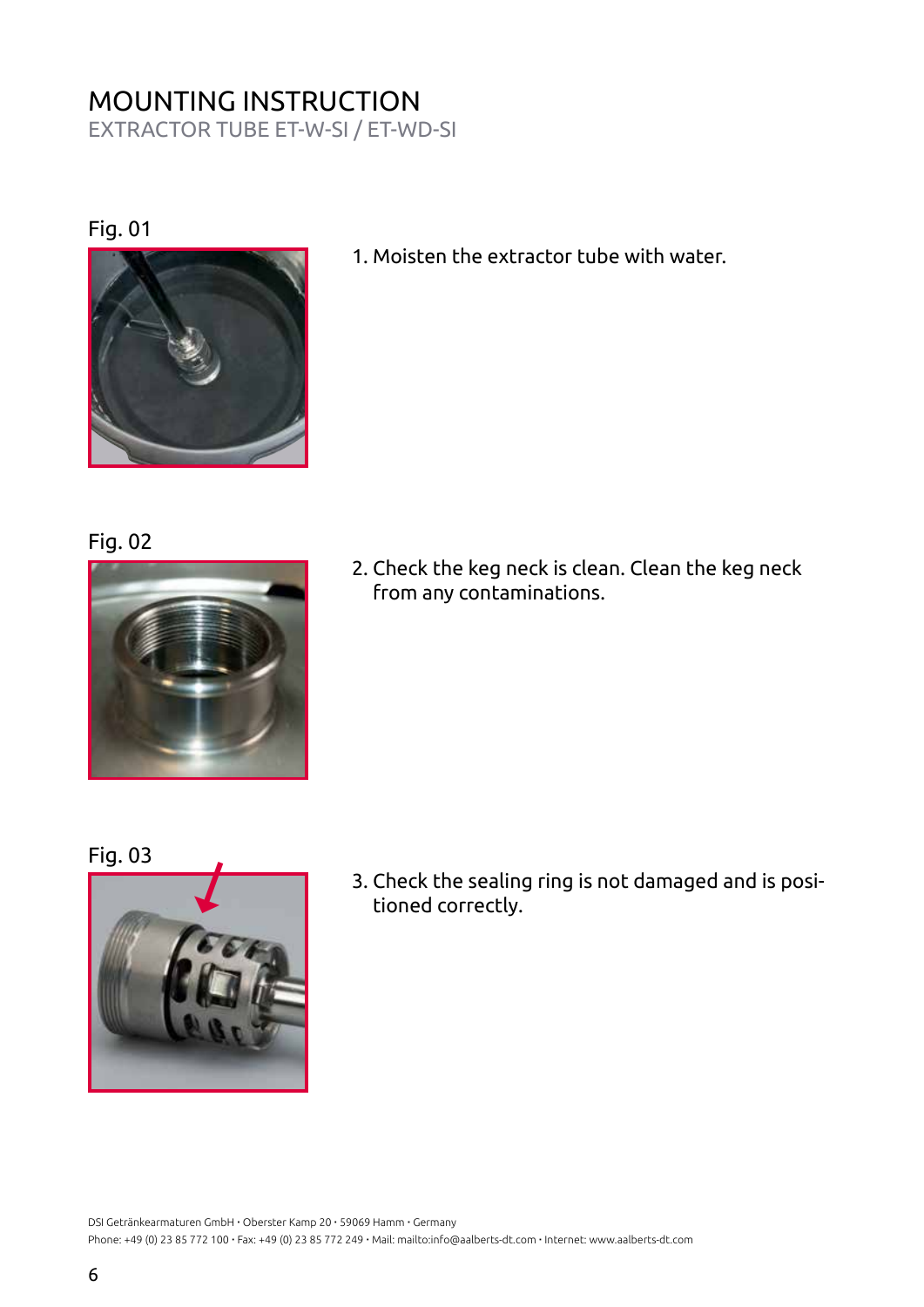

EXTRACTOR TUBE ET-W-SI / ET-WD-SI

#### Fig. 04



4. Check if lock/safety is O.K. Insert the extracor tube straight.

#### Fig. 05



5. Push in the extracor tube by hand. The safety latch will recess and click back after it has passed the keg neck.

#### Fig. 06



6. Tighten the extractor tube (rotate it clockwise) e.g. with the DSI screw-in/screw-out tool and torque-wrench. The mounting torque (continuous) must be 80 ±5 Nm.

Regular tightening of the extractor tubes with 40 +10 Nm is necessary to prevent unintentional loosening and leaks.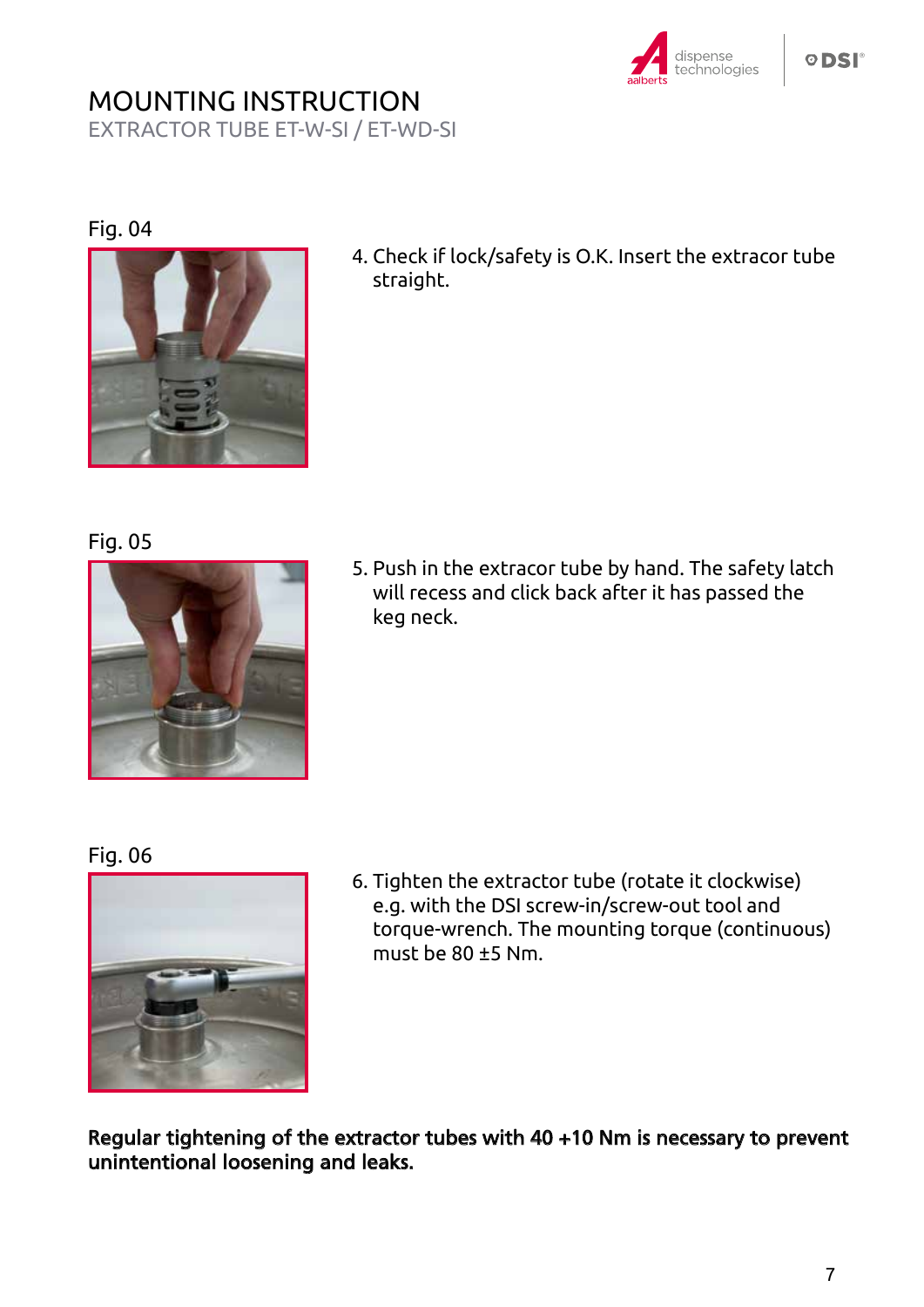EXTRACTOR TUBE ET-W-SI / ET-WD-SI

Fig. 07



7. Remove the screw-in/screw-out tool. The keg is ready for use now.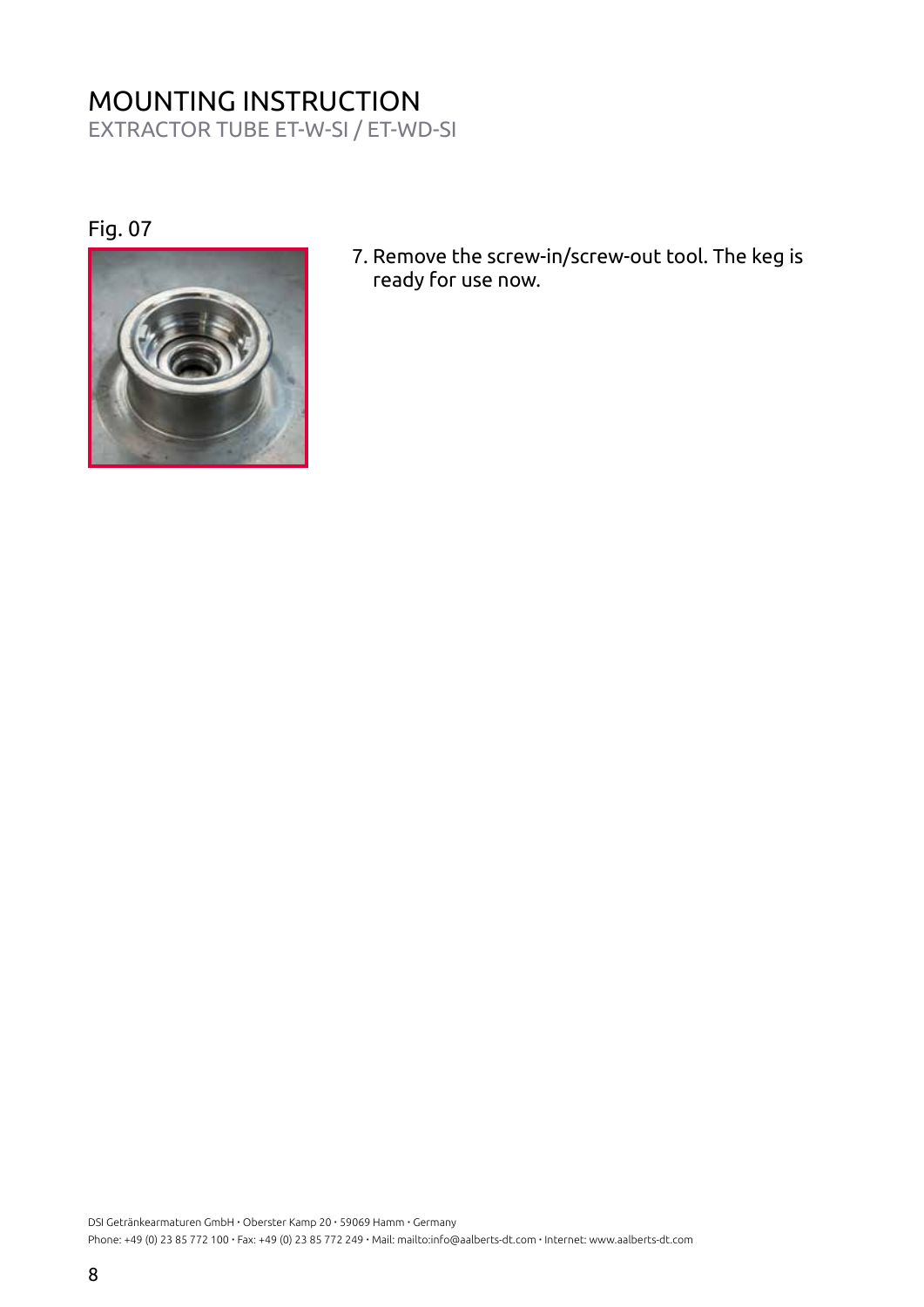

EXTRACTOR TUBE ET-W-SI / ET-WD-SI

## 2. Dismounting Instruction

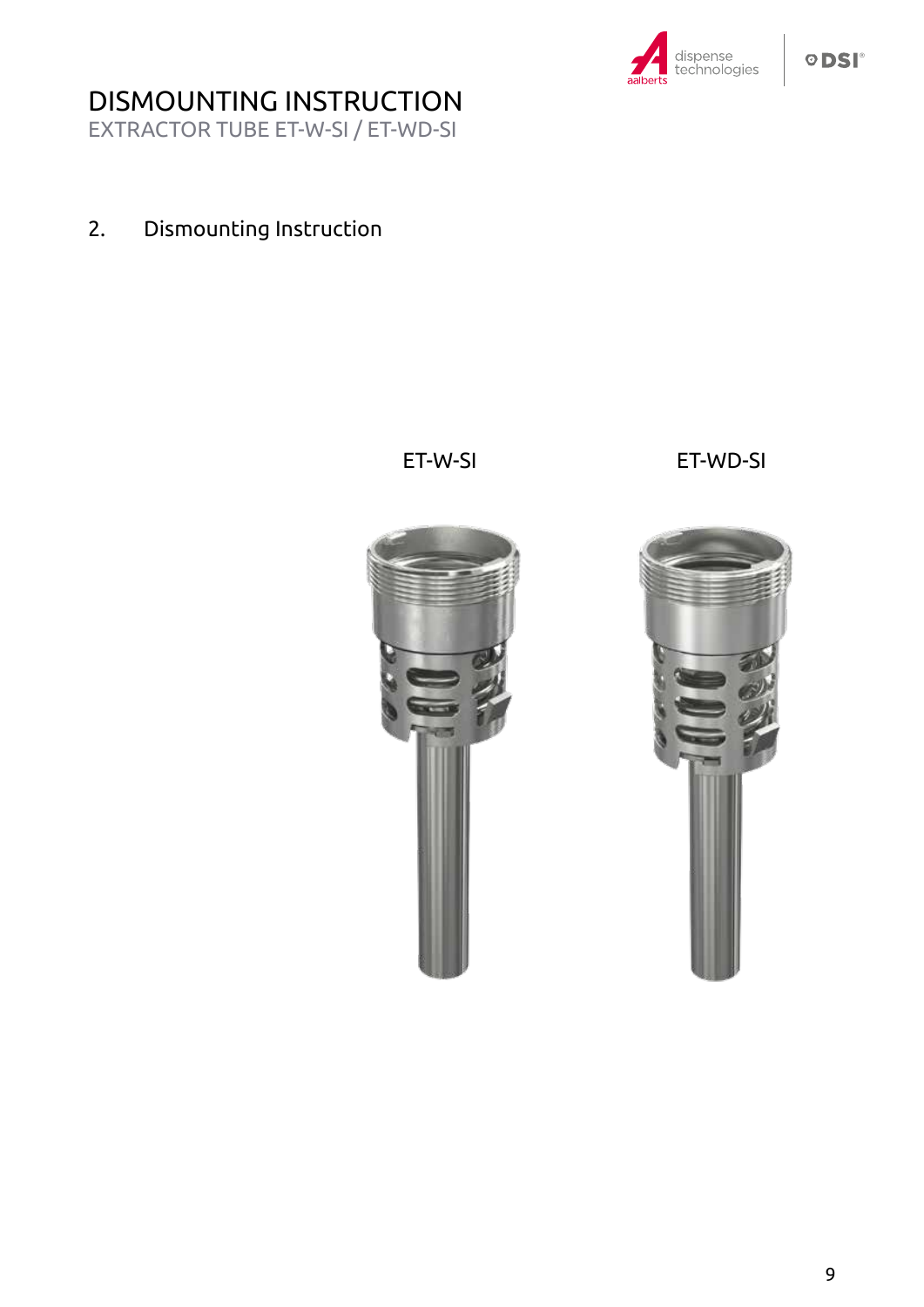EXTRACTOR TUBE ET-W-SI / ET-WD-SI

#### Fig. 08



1. Decompress the keg, e.g. by means of the DSI decompression and removal tool.

#### Fig. 09



2. Unscrew the extractor tube (rotate it counterclockwise) with the DSI screw-in/screw-out tool.

#### Fig. 10



3. Connect the removal tool like a normal dispense head and press down the handle till it clicks. The safety latch will recess.

DSI Getränkearmaturen GmbH · Oberster Kamp 20 · 59069 Hamm · Germany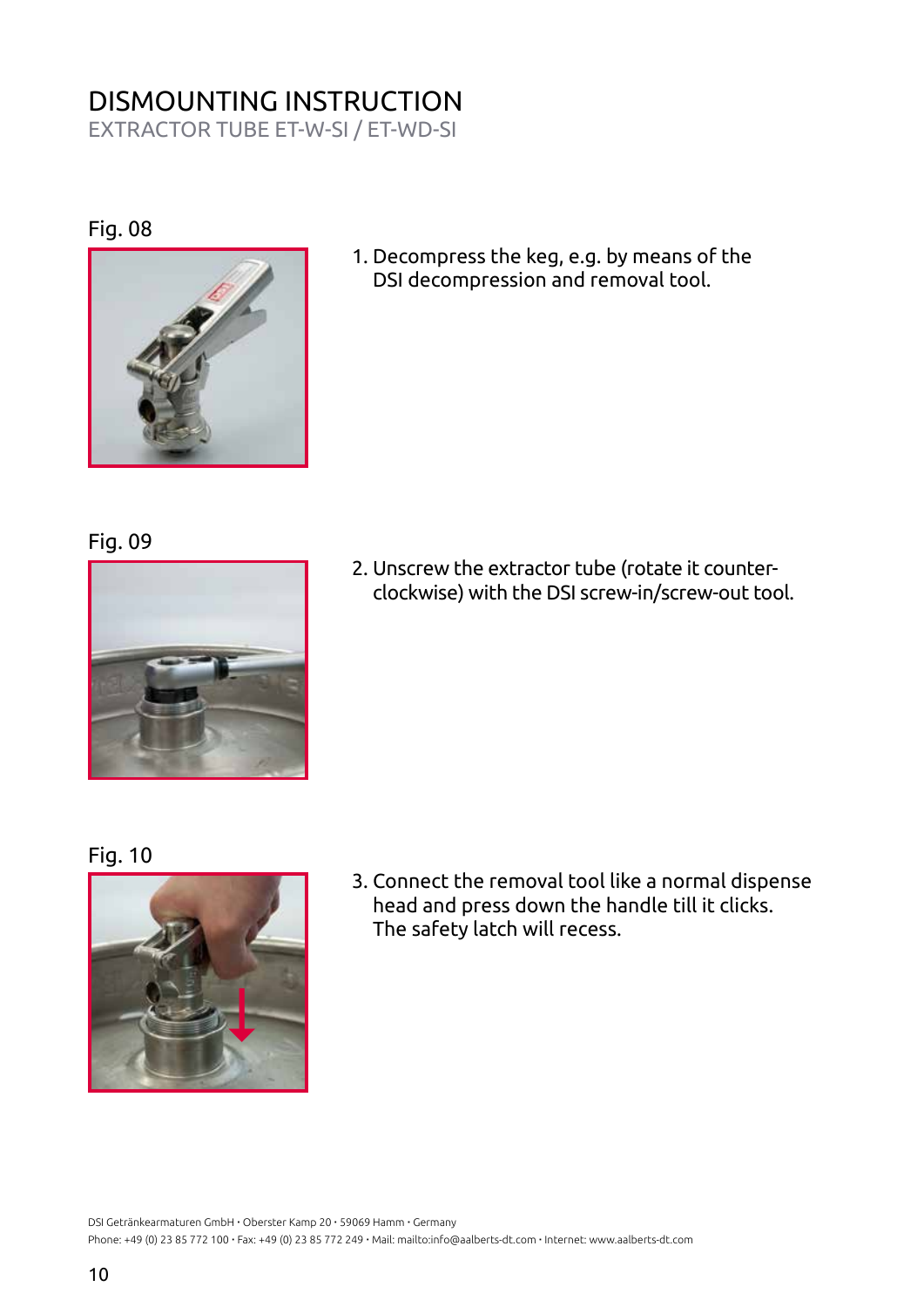

#### **ODSI**

# DISMOUNTING INSTRUCTION

EXTRACTOR TUBE ET-W-SI / ET-WD-SI

#### Fig. 11



4. Take out the extractor tube and disconnect the removal tool.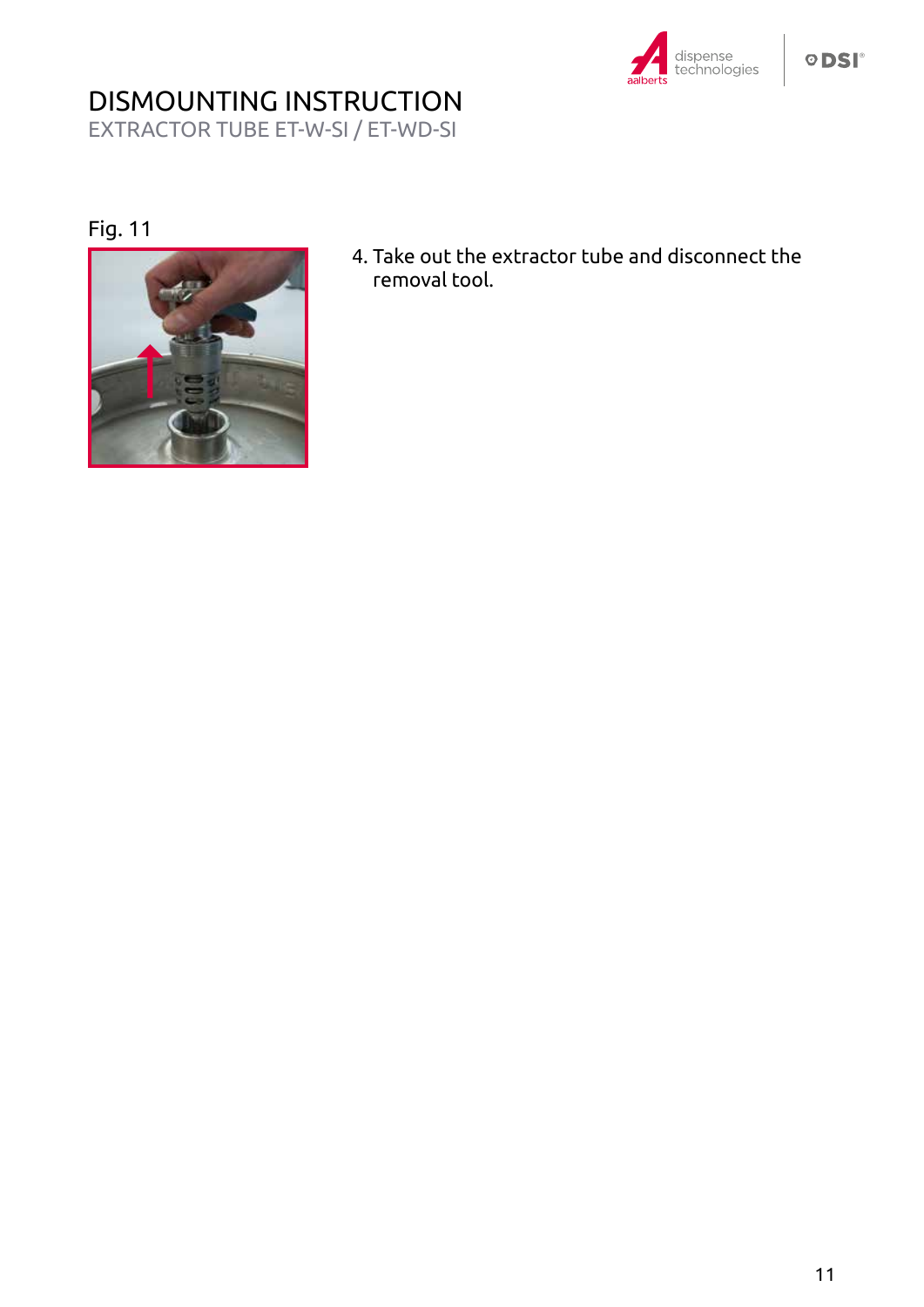## DISASSEMBLING INSTRUCTION

EXTRACTOR TUBE ET-W-SI / ET-WD-SI

3. Disassembling Instruction

ET-W-SI ET-WD-SI

DSI Getränkearmaturen GmbH · Oberster Kamp 20 · 59069 Hamm · Germany Phone: +49 (0) 23 85 772 100 · Fax: +49 (0) 23 85 772 249 · Mail: mailto:info@aalberts-dt.com · Internet: www.aalberts-dt.com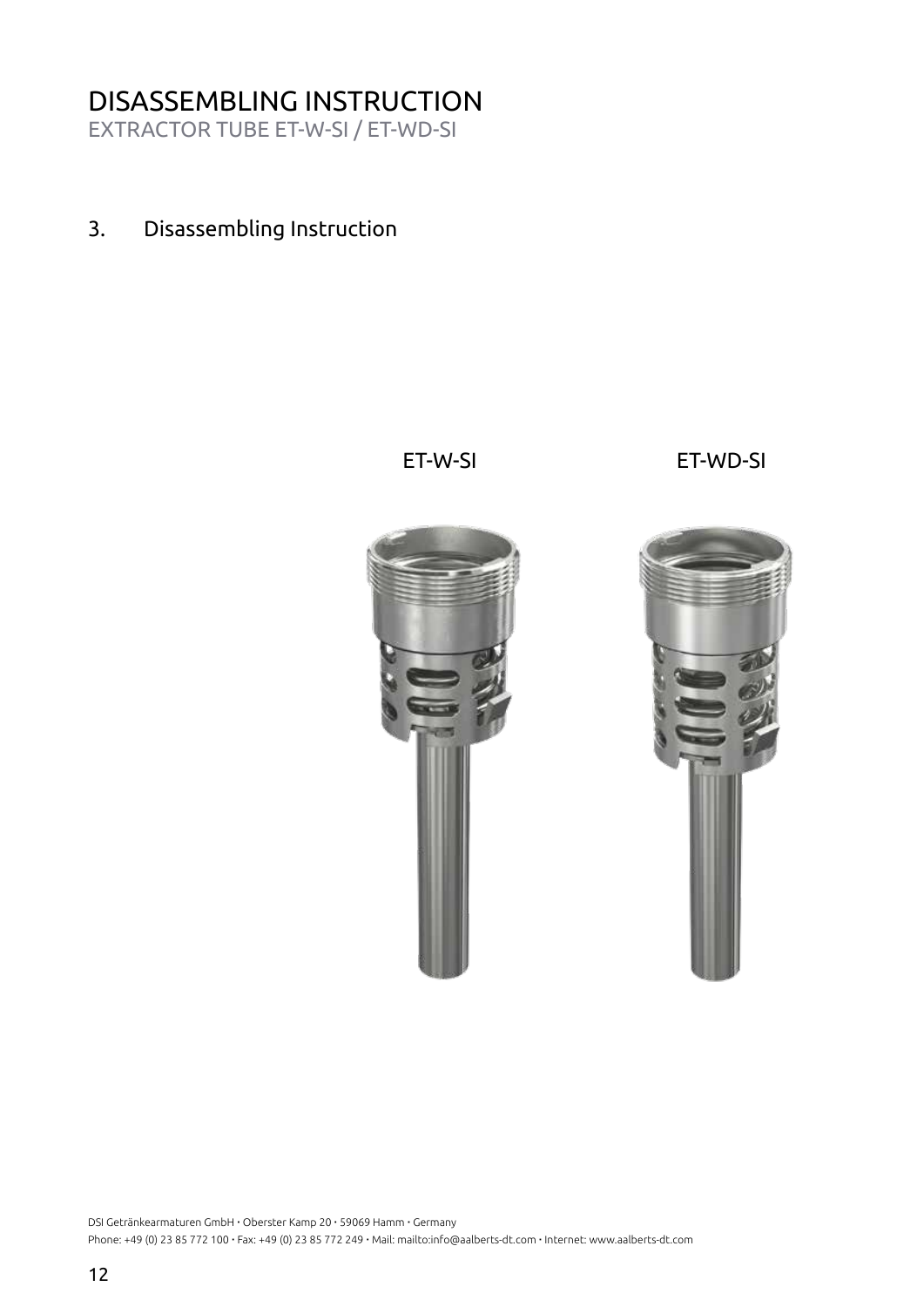# DISASSEMBLING INSTRUCTION

EXTRACTOR TUBE ET-W-SI / ET-WD-SI



1. Put the extractor tube in the tool. Make sure that the three pins of the tool fit into the three holes in the bottom of the extractor tube plate.





3. Move the body upwards and connect it to the tool by turning the body 90°.



- 4. Push the handle backward. Take the subassy out. Take the body off.
- 
- 5. Take off the remaining parts. The extractor tube is disassembled.

dispense

echnologies: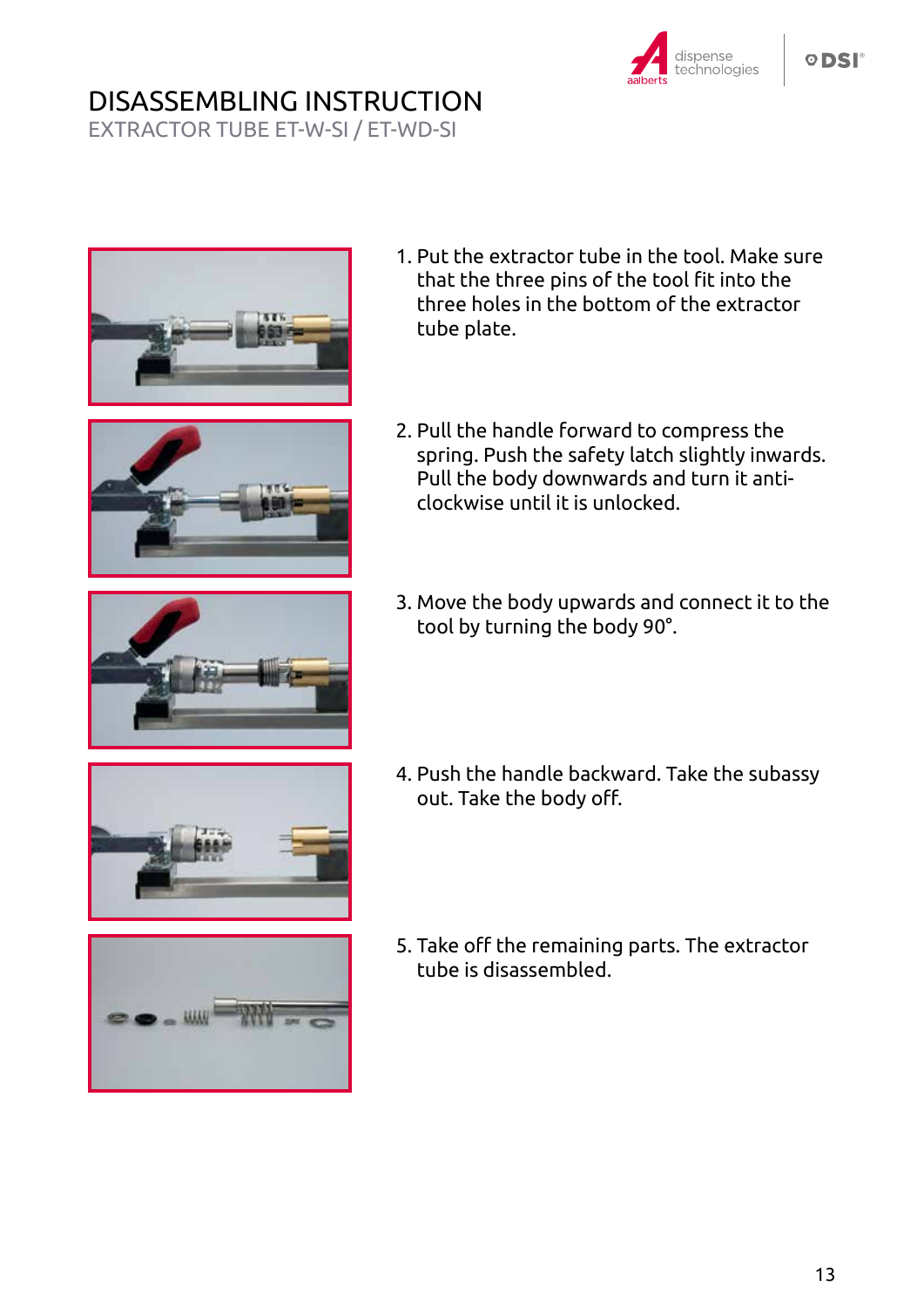## ASSEMBLING INSTRUCTION

EXTRACTOR TUBE ET-W-SI / ET-WD-SI

4. Assembling Instruction

ET-W-SI ET-WD-SI

14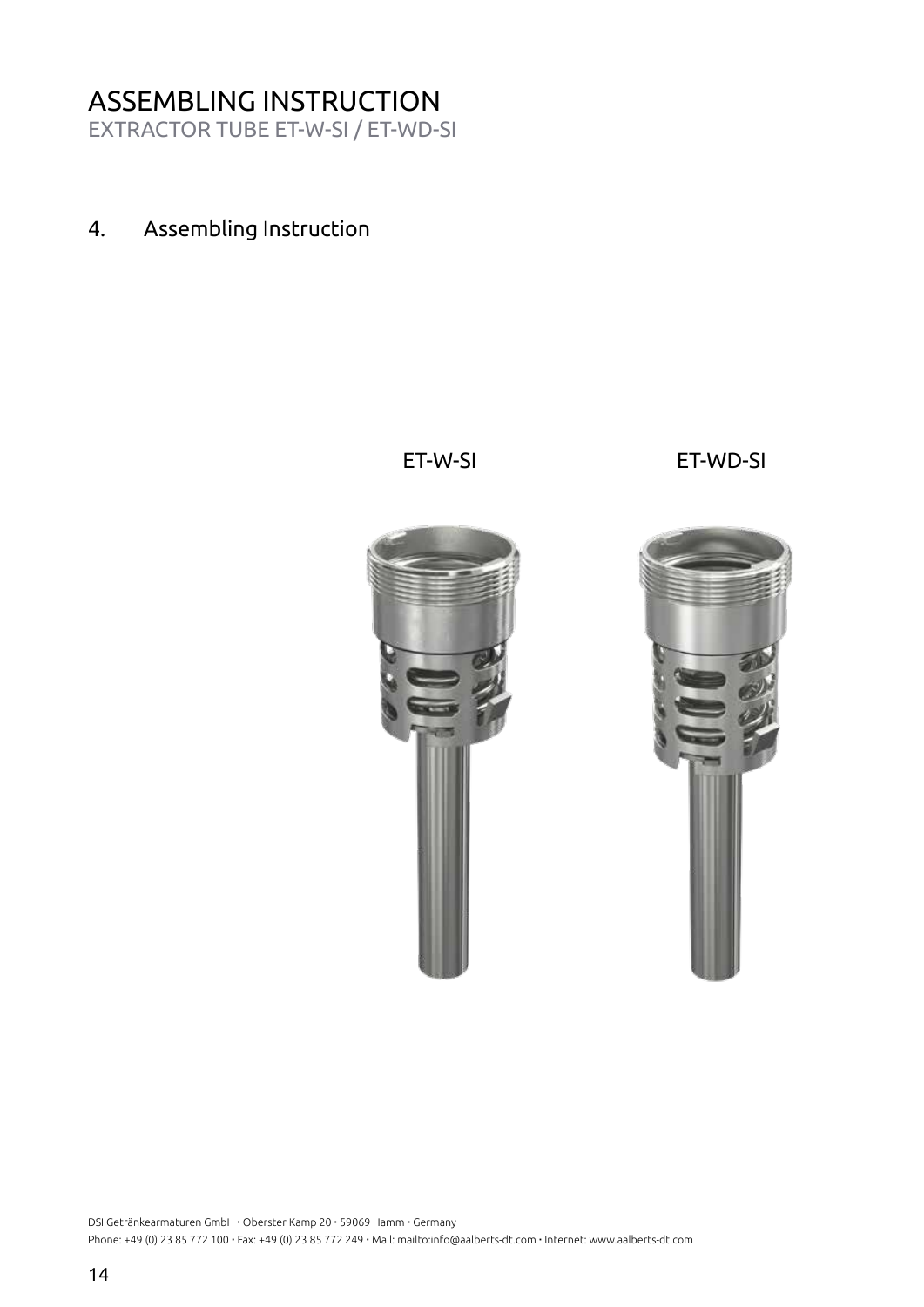# ASSEMBLING INSTRUCTION

EXTRACTOR TUBE ET-W-SI / ET-WD-SI









- 1. Replace the sealing ring on the body and the main seal. Assemble all parts.
- 2. Connect the body to the assembling tool. Put the subassy in the tool. Make sure that the three pins of the tool fit into the three holes in the bottom of the extractor tube plate. Push the safety latch slightly inwards.
- 3. Pull the handle forward to compress the spring.





- 4. Pull the body downwards and turn it clockwise until it is locked to the extractor tube plate. Make sure that the safety latch sticks through the big opening in the body.
- 5. Push the handle backward in order to tension the spring and take out the extractor tube. Please check the correct positions of the seals and the safety latch.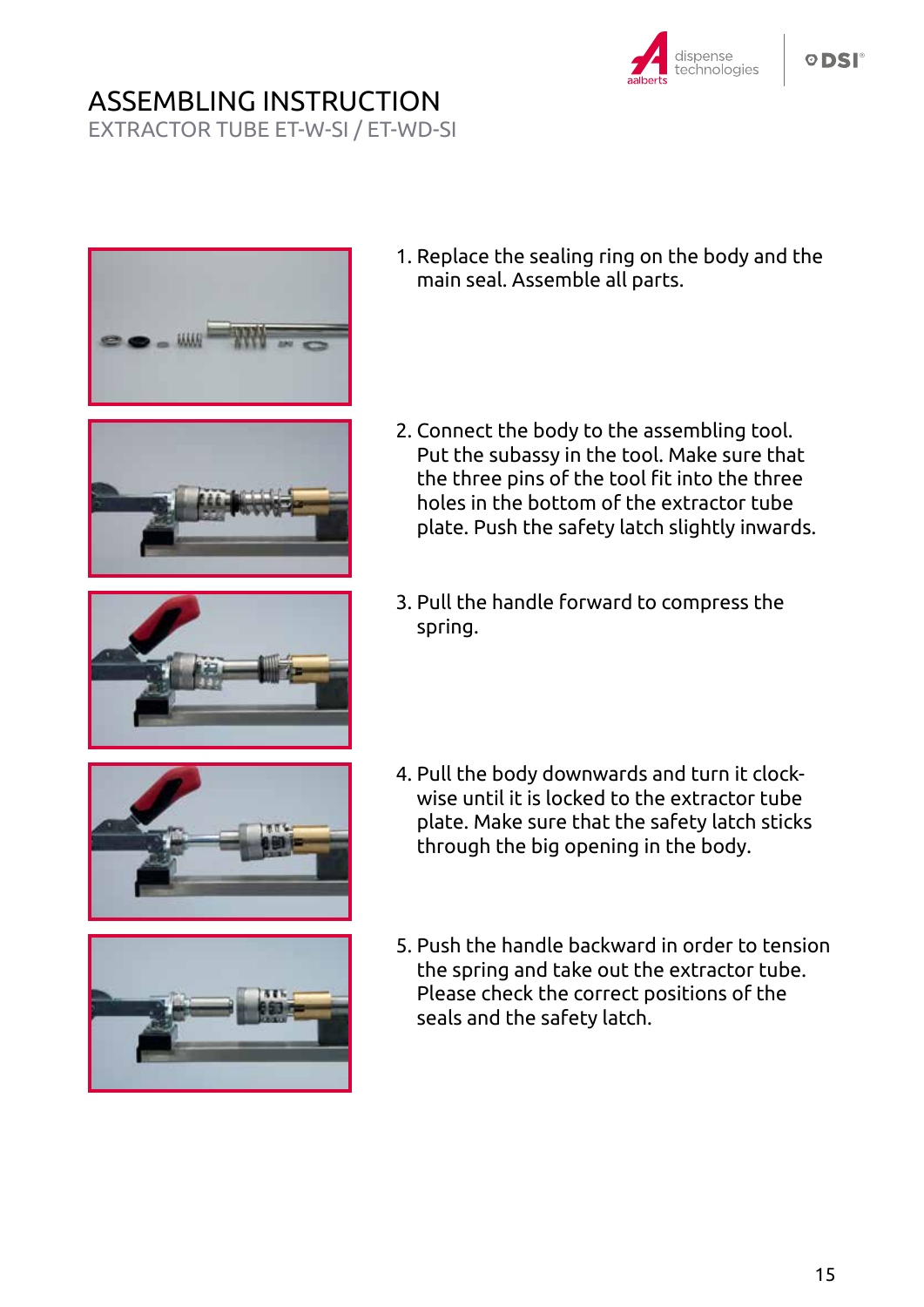## TOOLS EXTRACTOR TUBE ET-W-SI / ET-WD-SI

5. Tool List



16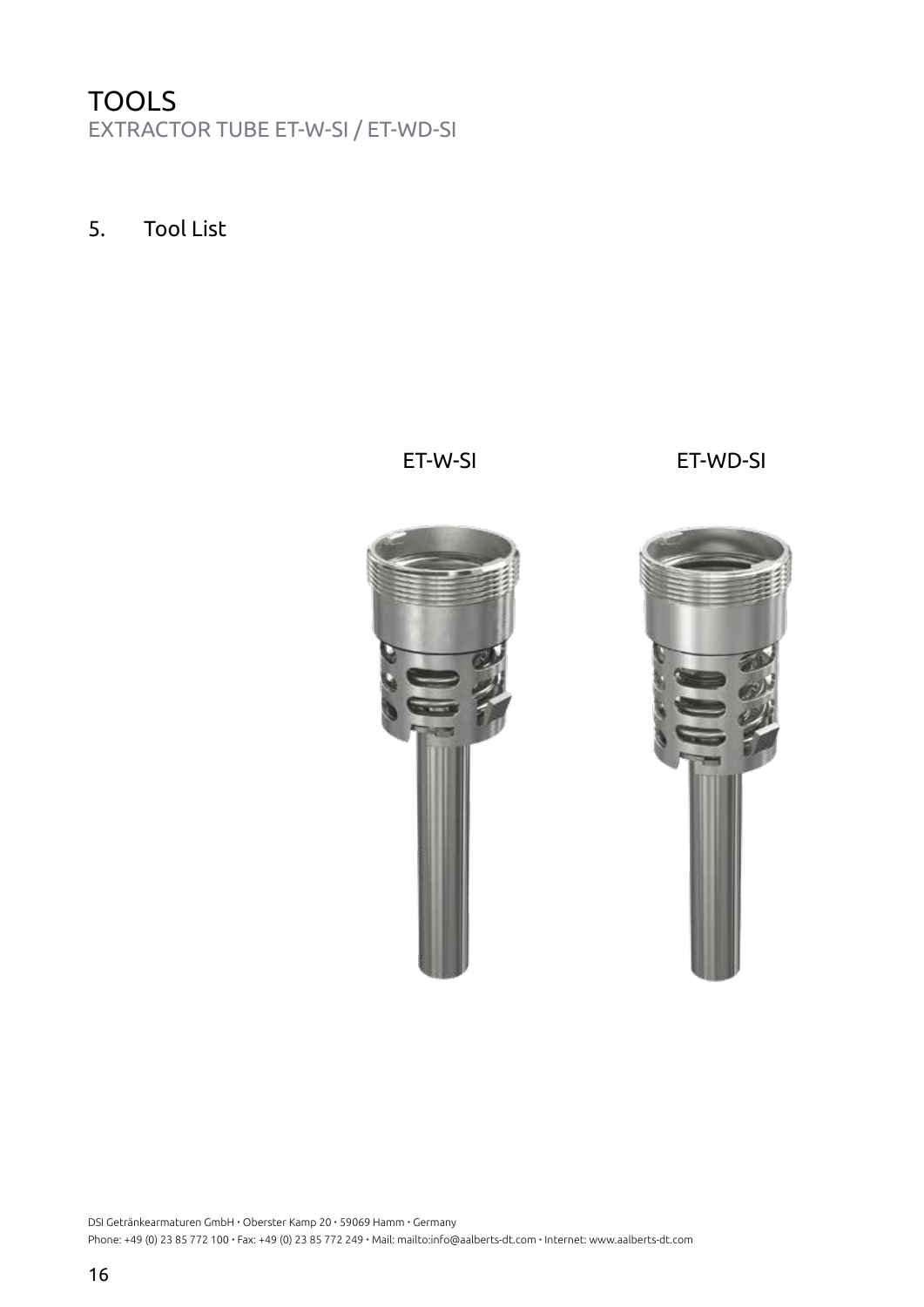

## TOOLS EXTRACTOR TUBE ET-W-SI / ET-WD-SI



1. Removal tool for:

| ET-W-SI 2 lugs: part number 026578.2  |
|---------------------------------------|
| ET-WD-SI 2 lugs: part number 027987.3 |



2. Screw-in/screw-out tool:

part number: 025521.1



3. Assembling/disassembling tool for:

ET-W-SI 2 lugs: part number 910545 ET-WD-SI 2 lugs: part number 910553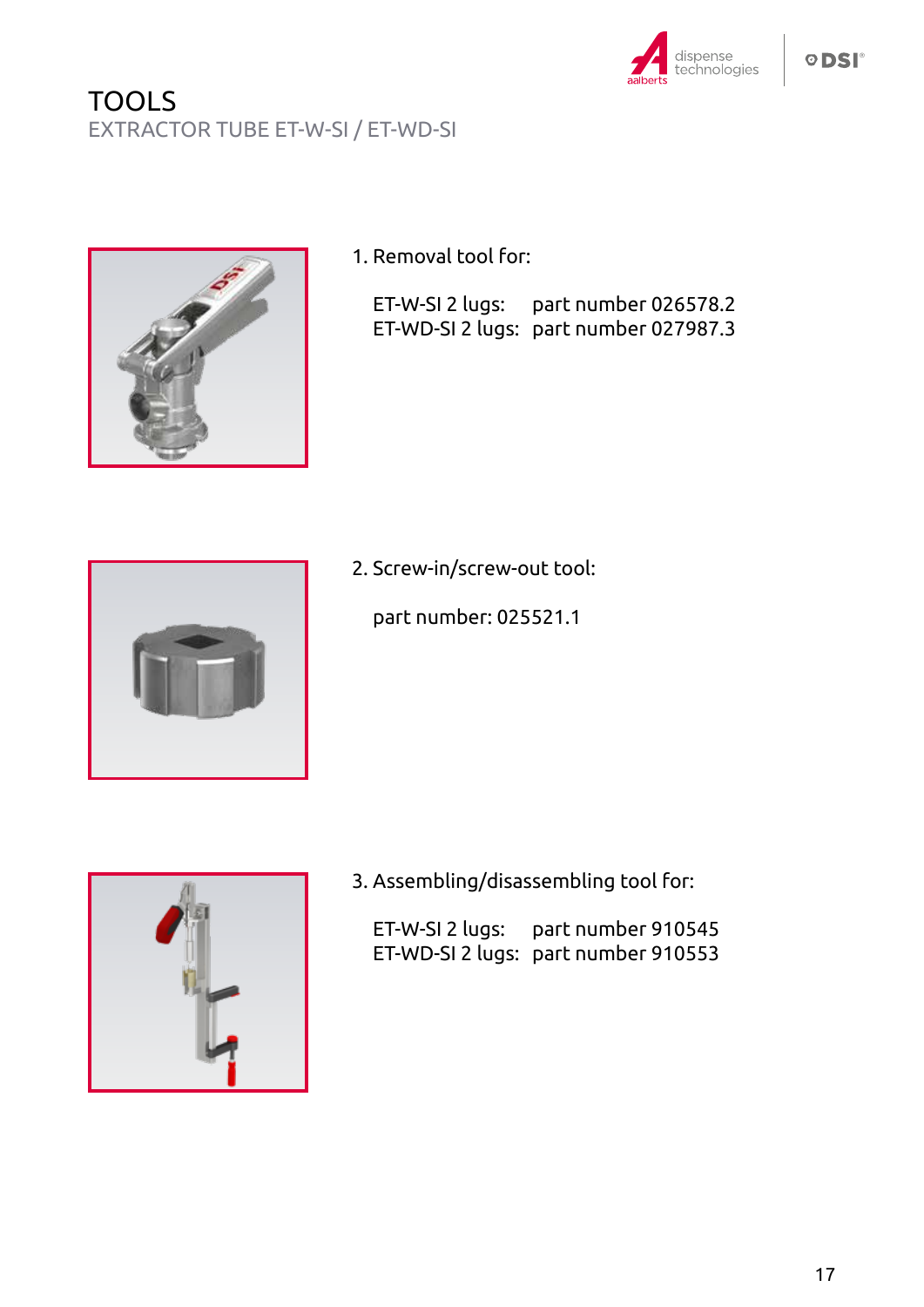## **TOOLS** EXTRACTOR TUBE ET-W-SI / ET-WD-SI



4. Disassembling tool CO $_{\rm 2}$  gasket:

ET-WD-SI: part number: 910610

DSI Getränkearmaturen GmbH · Oberster Kamp 20 · 59069 Hamm · Germany Phone: +49 (0) 23 85 772 100 · Fax: +49 (0) 23 85 772 249 · Mail: mailto:info@aalberts-dt.com · Internet: www.aalberts-dt.com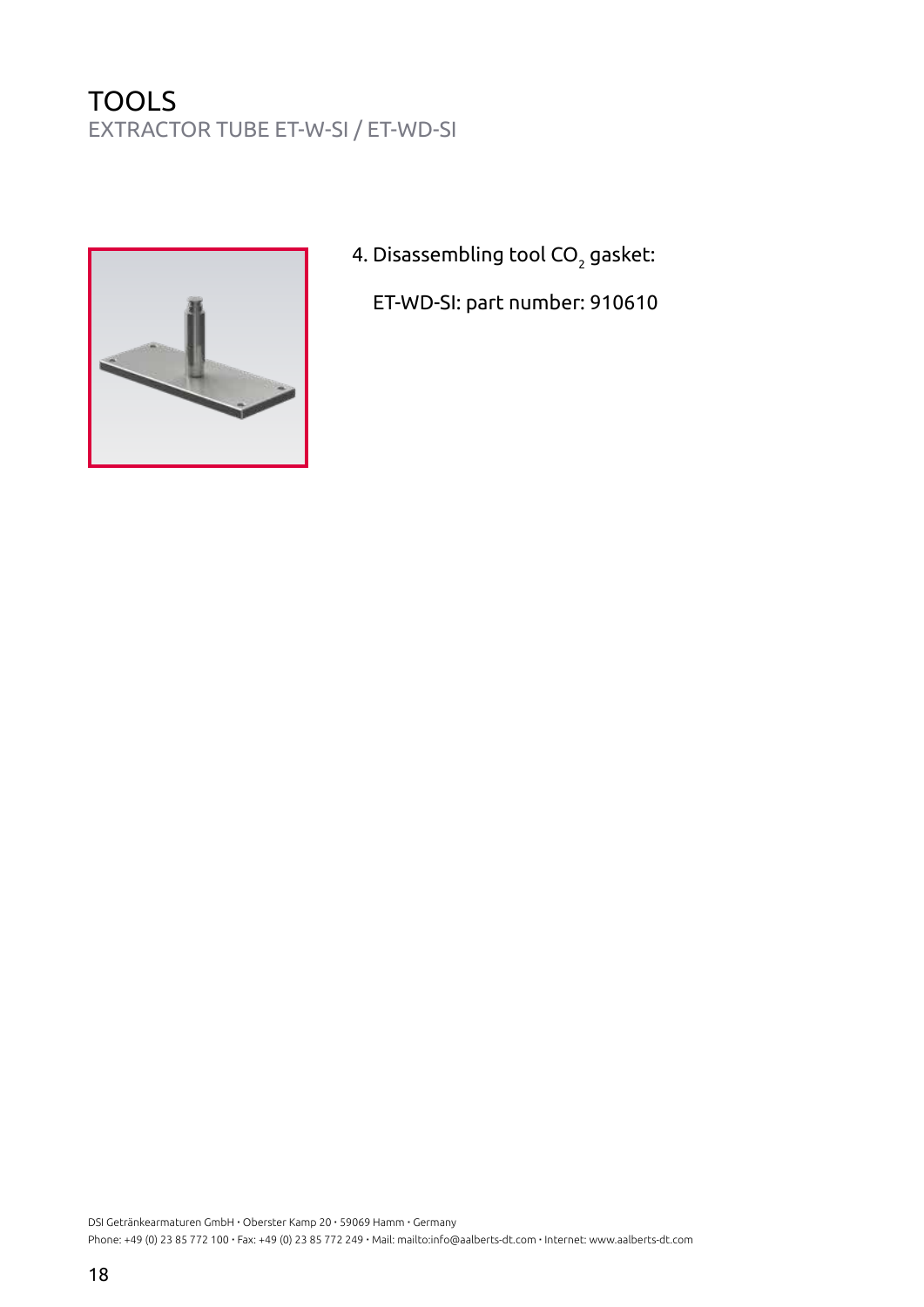

# TECHNICAL INFORMATION

EXTRACTOR TUBE ET-W-SI / ET-WD-SI

### 6. Technical Information

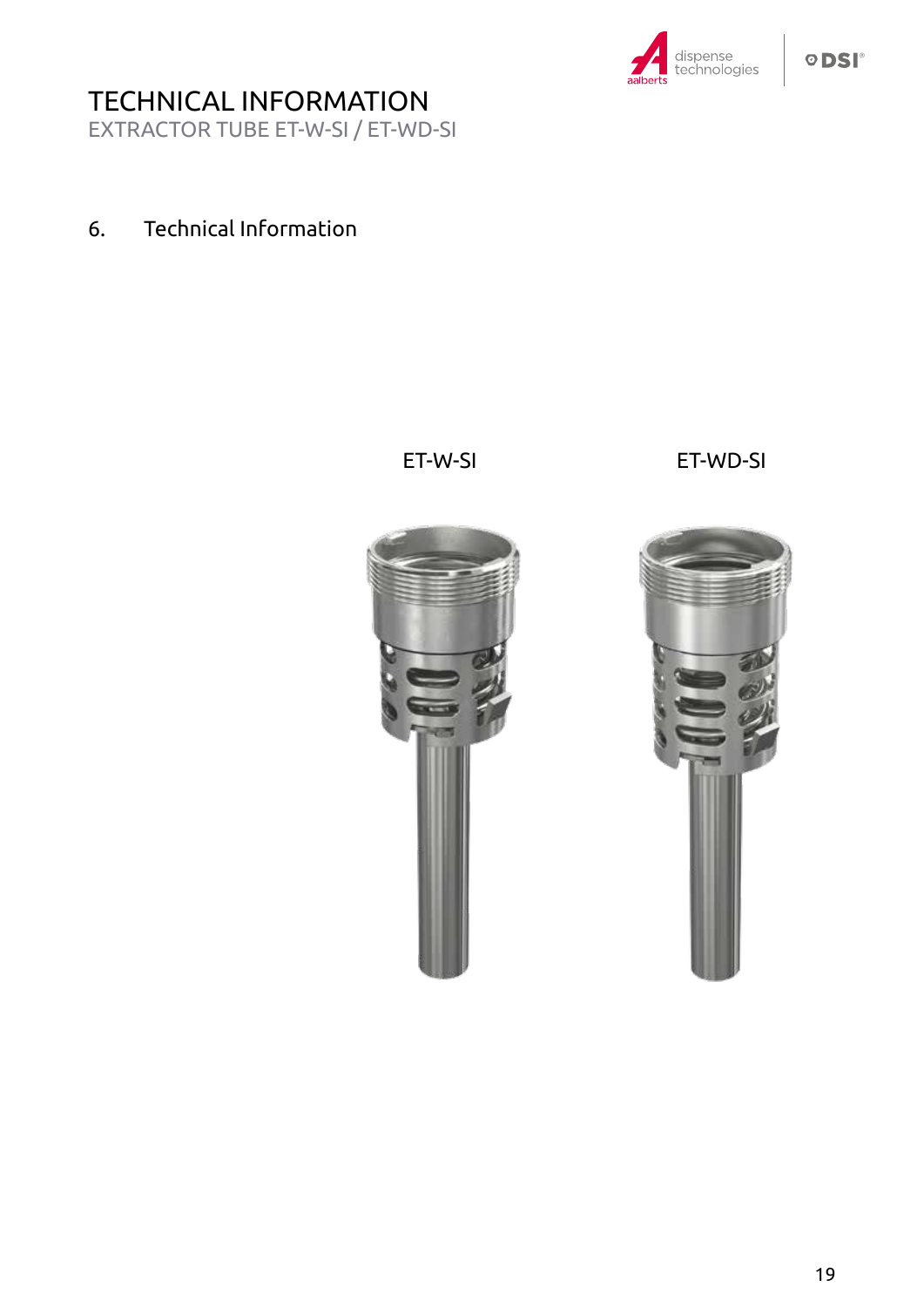## TECHNICAL INFORMATION

EXTRACTOR TUBE ET-W-SI



DSI Getränkearmaturen GmbH · Oberster Kamp 20 · 59069 Hamm · Germany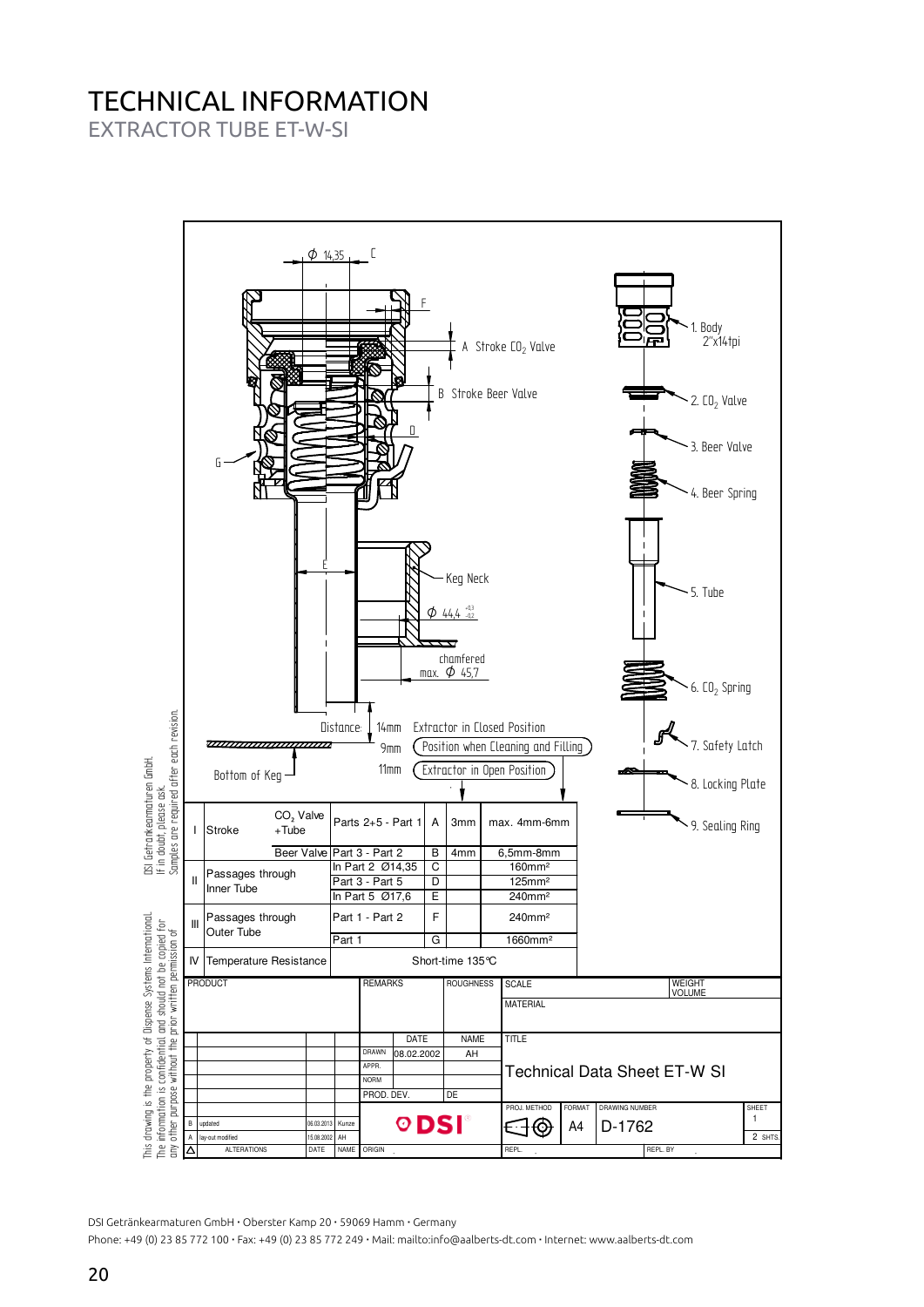

# TECHNICAL INFORMATION

EXTRACTOR TUBE ET-WD-SI



**ODSI**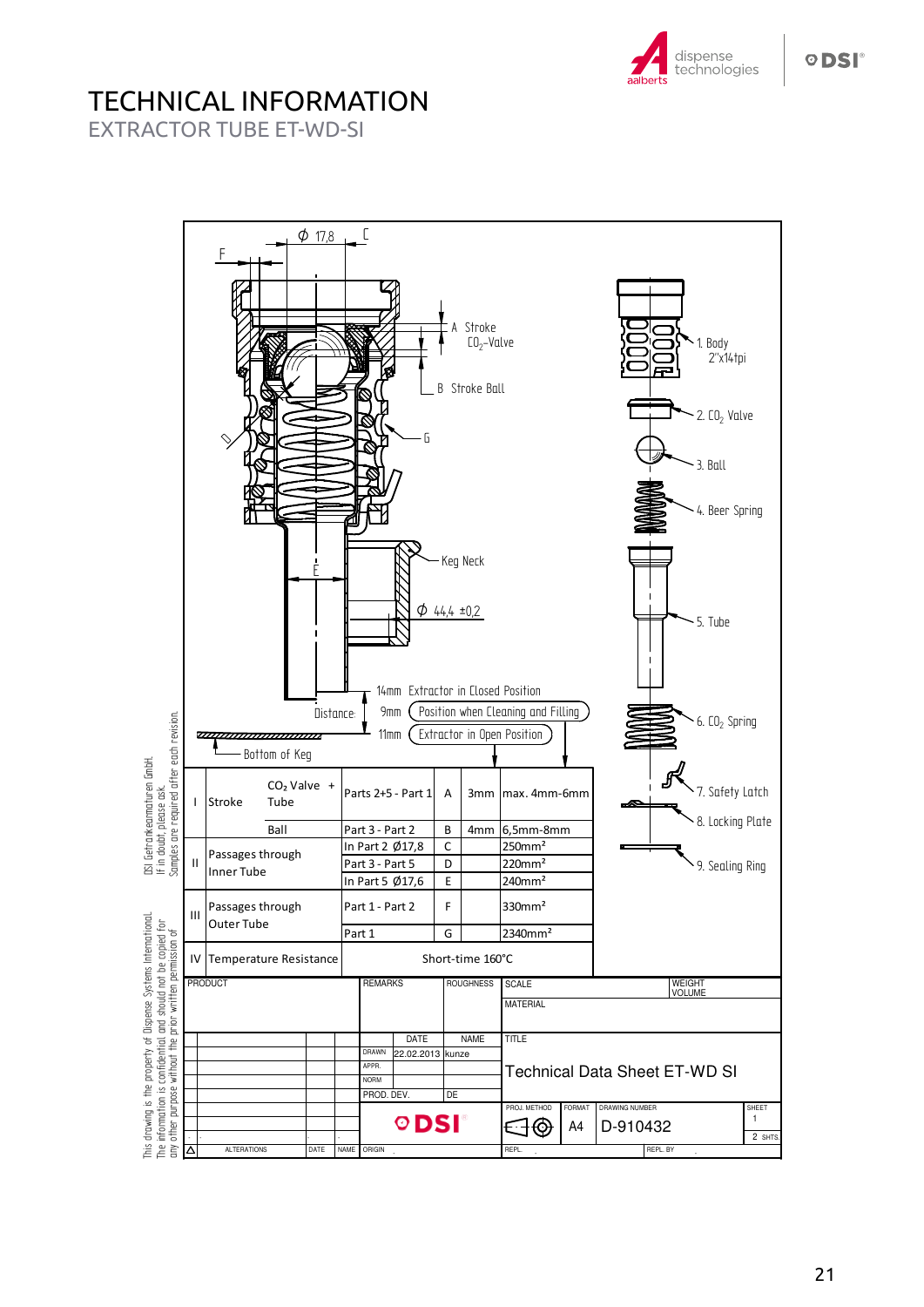## **CONNECTION**

EXTRACTOR TUBE ET-W-SI / ET-WD-SI

#### 6. Connection

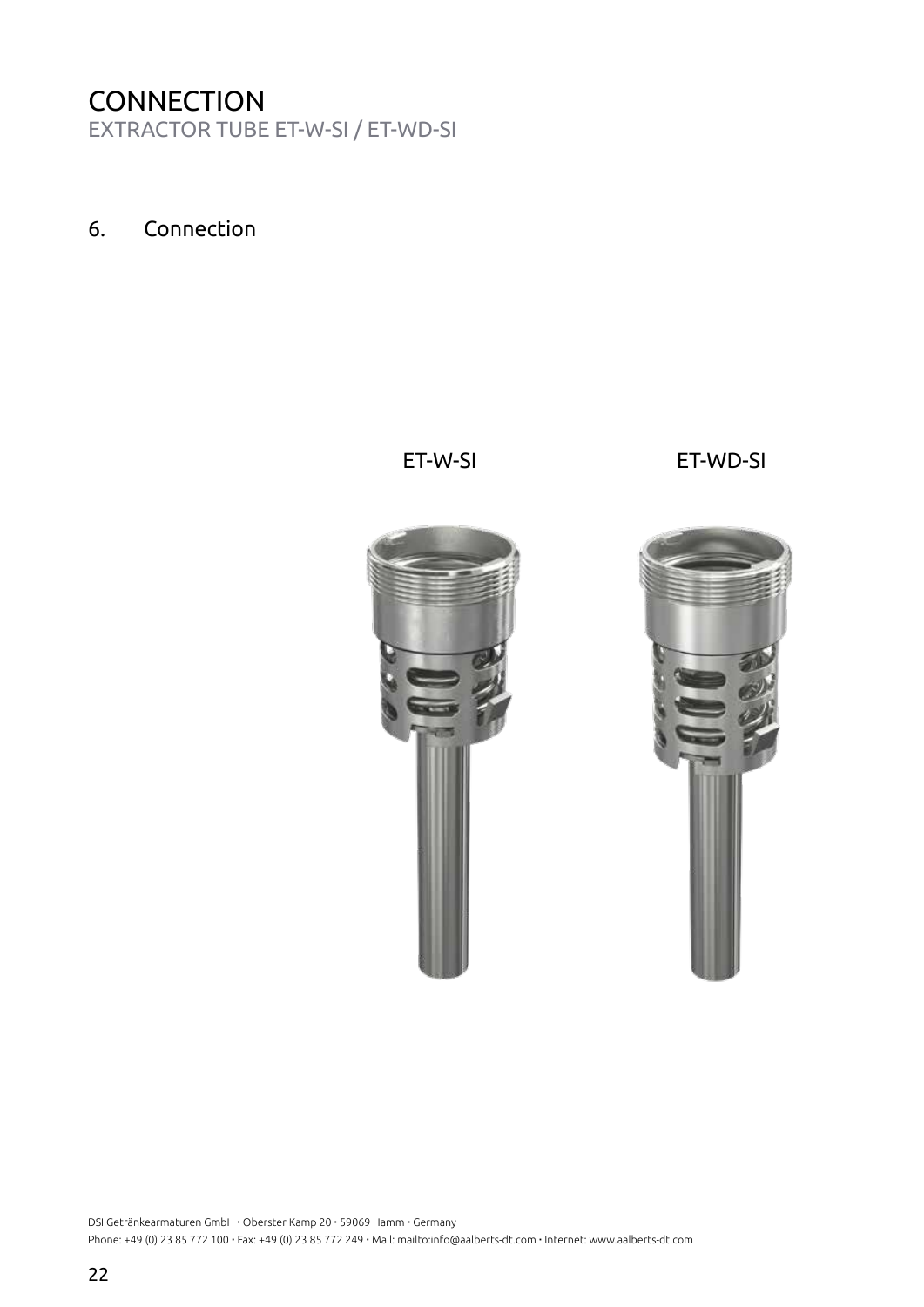

### **CONNECTION** EXTRACTOR TUBE ET-W-SI

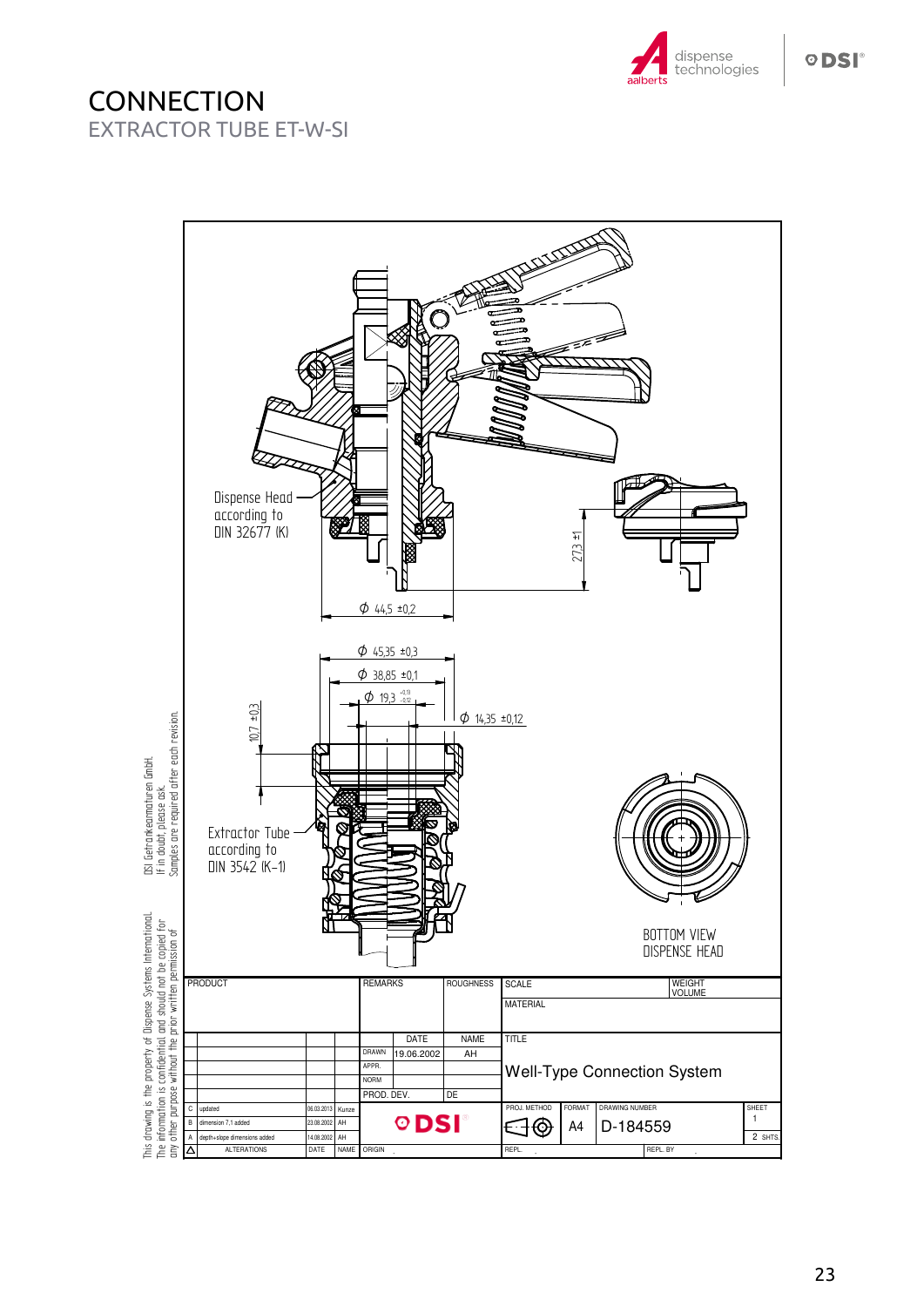#### **CONNECTION** EXTRACTOR TUBE ET-WD-SI



DSI Getränkearmaturen GmbH · Oberster Kamp 20 · 59069 Hamm · Germany